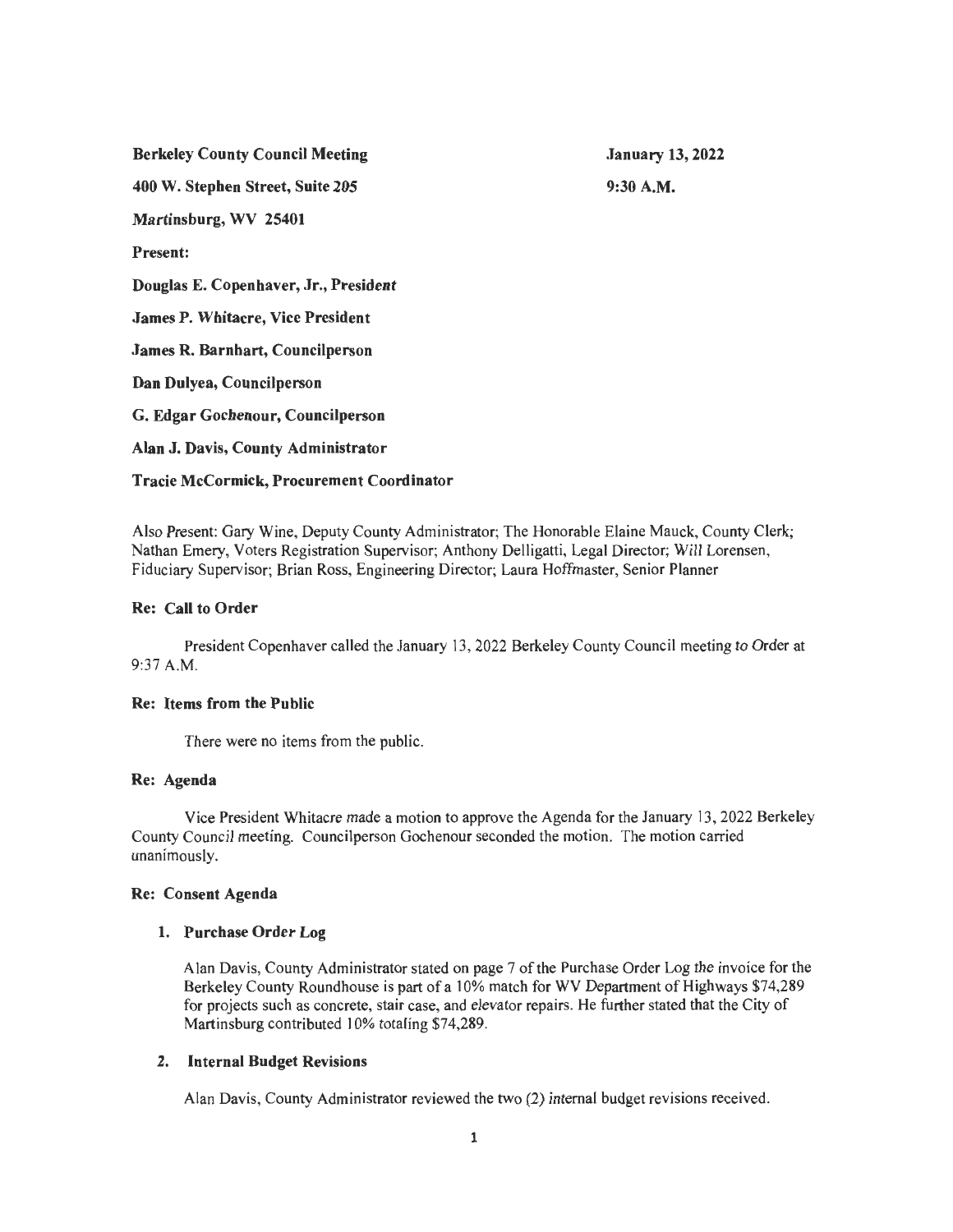### 3. Changes in Status

President Copenhaver stated that a new hire recommendation was received from the Honorable Catie Wilkes Delligatti, Prosecuting Attorney for Meagan Trivett as Legal Assistant effective January 24, 2022 with an annual salary of \$35,000.

President Copenhaver stated that a new hire recommendation was received from Tim Czaja, Community Corrections Director for Patricia Prentice as a Peer Recovery Coach effective January 18, 2022 with an annual salary of  $$37,509$ .

President Copenhaver stated that a change in status was received from the Honorable Catie Wilkes Delligatti, Prosecuting Attorney to transfer Jara Greene from the County Clerk's Office to the Prosecuting Attorney to till the vacancy of Legal Assistant effective January 24, 2022 with a salary change from \$32,000 to \$36,000.

### 4. Approval of Minutes

There were no changes to the January 6, 2022, Berkeley County Council meeting minutes.

#### 5. Council Calendar

President Copenhaver reviewed the Council calendar for the month of January

### 6. Board and Commission Calendar

President Copenhaver reviewed the Board and Commission calendar for the month of January.

## 7. Bond Release - Pebble Ridge, Section 5 Phase 3D (Final Plat), BCP File #2011-329 Tied to BCP File #63-04, LOC #360 (The Grant County Bank)- Engineering Department

#### Re: Consent Agenda Approval

Councilperson Dulyea made a motion to approve the Consent Agenda for the January 13, 2022 Berkeley County Council meeting. Vice President Whitacre seconded the motion. The motion carried unanimously.

## Re: Correction of Assessment Log, Apportionment of Assessments, Deconsolidation and Consolidation of Properties Applications - Assessor's Office

The Assessor's Office had nothing to present this week.

#### Re: Board Meeting Reports

Councilperson Barnhart reported that he attended the Public Service Water District board meeting where they elected new officers and reviewed upcoming projects.

Councilperson Dulyea reported that he attended the Roundhouse Authority meeting where they discussed preparing construction bids. He also reported that he attended the Development Authority meeting where they promoted Jennifer Smith to Deputy Administrator.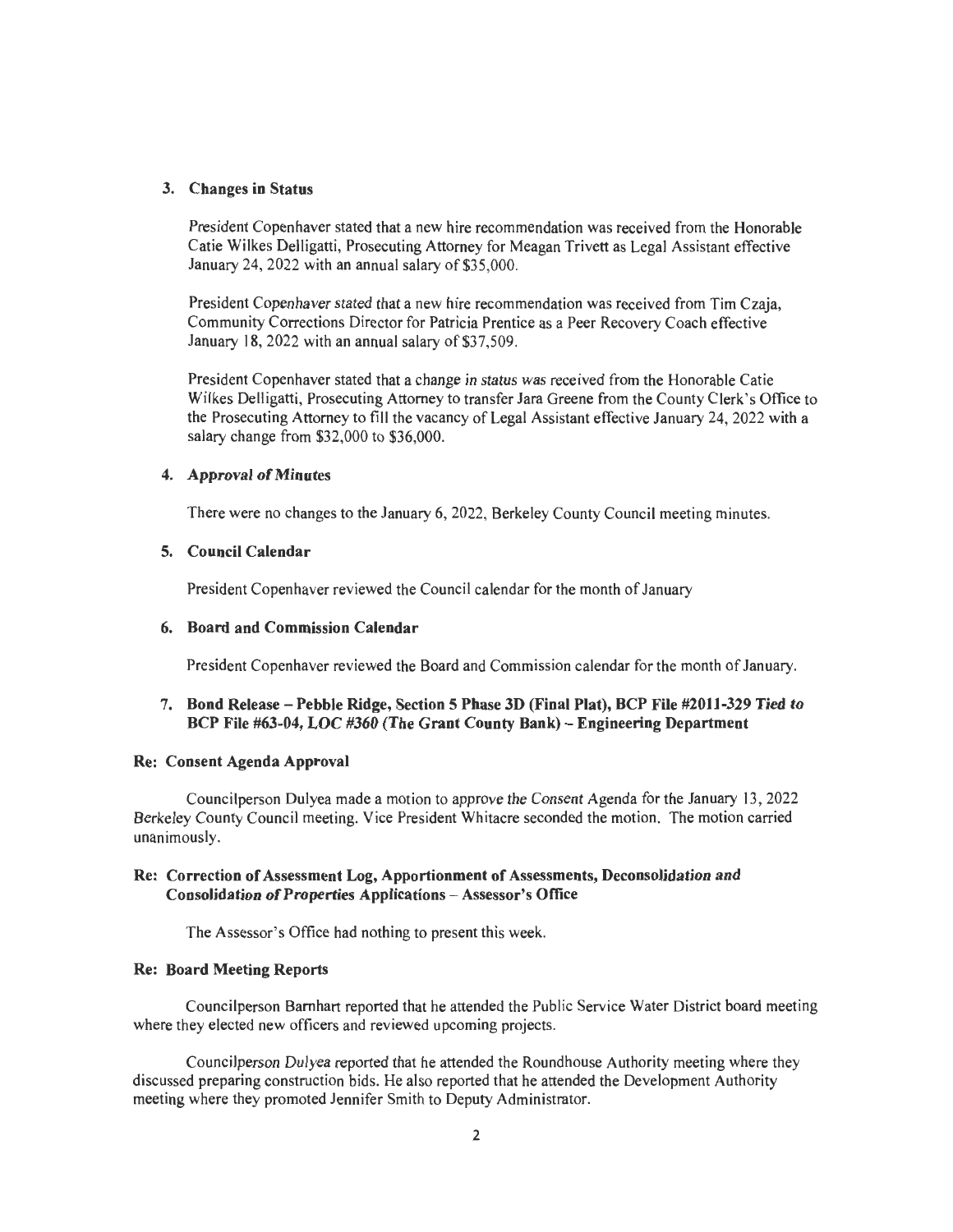Vice President Whitacre reported that he had no meetings.

Councilperson Gochenour reported that he attended a meeting at Baker Height Fire Department where he stated the construction is near completion.

President Copenhaver reported that he had no meetings.

### Re: Board and Commission Vacancies

There were no board and commission vacancies addressed this week.

### Re: Rachel Snavely, Executive Director, Region 9 FY 2022-23 Budget Request

Rachel Snavely, Executive Director, Region 9 appeared before the Council and presented their FY 2022-23 budget request of \$69,793 .

## Re: Dianne Waldron, Executive Director, Meals on Wheels FY 2022-23 Budget Presentation

Dianne Waldron, Executive Director, Meals on Wheels appeared before the Council and presented her budget for FY 2022-23 requesting \$3,000.

## Re: Elaine Mauck, County Clerk Nathan Emery, Voters Registration Supervisor Order Changing All Election Precinct Boundaries

The Honorable Elaine Mauck, County Clerk appeared before the Council to discuss an Order Changing All Election Precinct Boundaries.

Gina Long, City of Martinsburg appeared before the Council to discuss her concerns with the precinct boundaries. She stated that Gary Wine, Deputy County Administrator assured them the ballots would specify city voters.

Gary Wine, Deputy Administrator appeared before the Council and reviewed the precinct boundaries regarding the City of Martinsburg.

Andy Blake, City of Martinsburg appeared before the Council to review the precinct boundaries regarding the City of Martinsburg.

## Re: Will Lorensen, Fiduciary Supervisor Estate Hearing - Estate of George Jacob Poisal, III

Will Lorensen, Fiduciary Supervisor appeared before the Council and reviewed the history of the Estate of George Jacob Poisal, Ill. Mr. Lorensen ask the Council to approve the Probate Will in Solemn Form. Mr. Lorensen called witnesses to testify that the copy of the will was the wishes of the deceased. Anthony Delligatti, Legal Director swore in all the witnesses. The witnesses all testified the copy was the wishes of the deceased.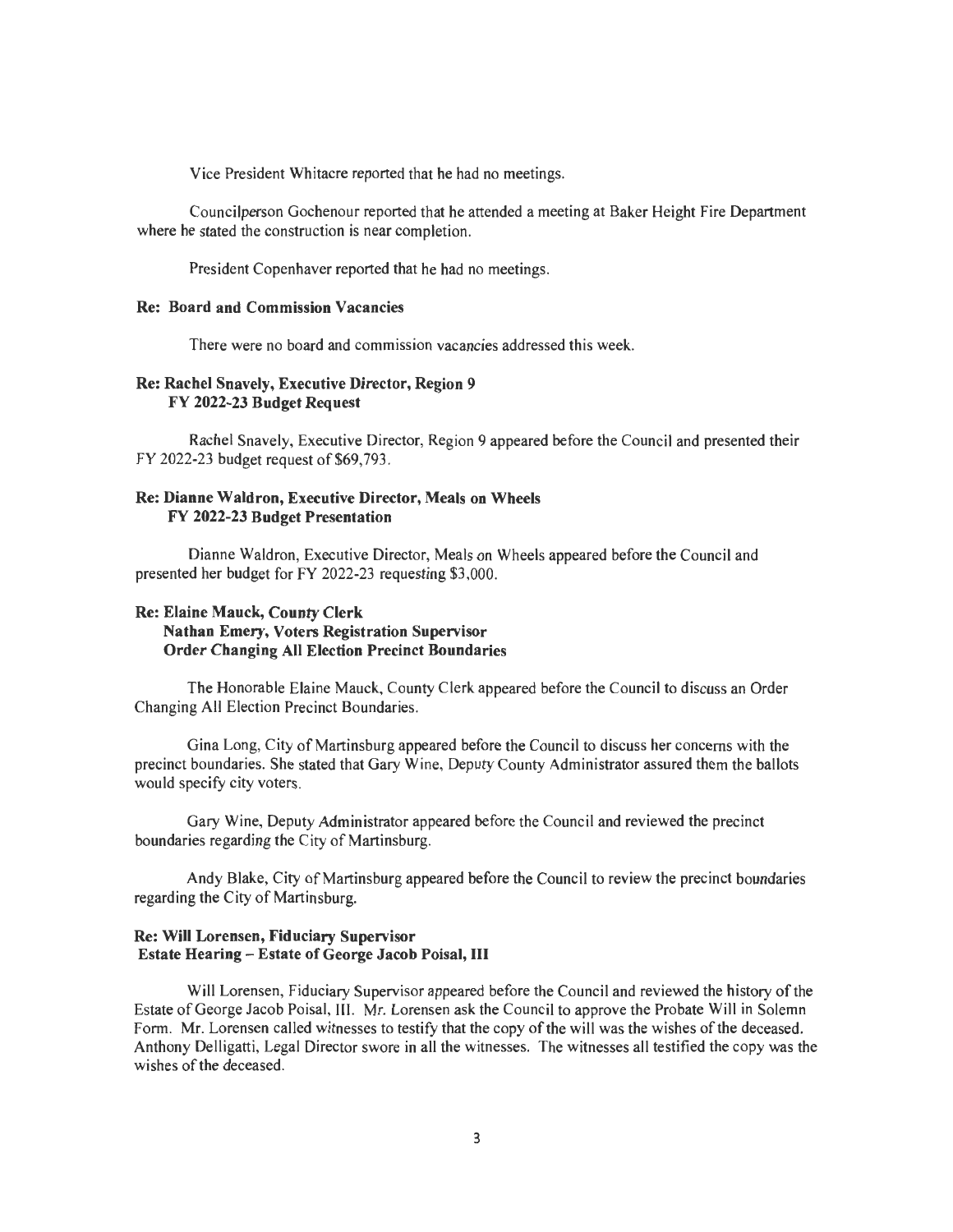Councilperson Dulyea made a motion to Probate the Will in Solemn Form. Councilperson Barnhart seconded the motion. The motion carried unanimously.

## Re: Will Lorensen, Fiduciary Supervisor Estate Hearing - Estate of Sarah Wills

Will Lorensen, Fiduciary Supervisor appeared before the Council and reviewed the history of the Estate of Sarah Wills. Mr. Lorensen ask the Council to Probate the Will in Solemn Form.

Vice President Whitacre made a motion to Probate the Will in Solemn Form. Councilperson Dulyea seconded the motion. The motion carried unanimously.

### Re: Alan Davis, County Administrator Recommendation to create Division of Community Development

Alan Davis, County Administrator reviewed the recommendation to the create Division of Community Development which would incorporate the Planning and Engineering Departments and further recommending that Brian Ross, Engineering Director be promoted to Director of the Division of Community Development with Laura Hoffmaster being promoted from Planner II to Senior Planner.

Brian Ross, Engineering Director appeared before the Council to review the recommendation to create the Division of Community Development.

Laura Hoffmaster, Planner II appeared before the Council to discuss the recommendation to create the Division of Community Development.

Councilperson Barnhart made a motion to approve the recommendation to create the Division of Community Development and promote Brian Ross to the Director of the Division of Community Development and Laura Hoffmaster to Senior Planner. Councilperson Gochenour seconded the motion. The motion carried unanimously.

## Re: Possible Executive Session for County Council Personnel, Real Estate Acquisition, Legal Matters and Economic Development

Councilperson Barnhart made a motion to go into executive session at  $11:54$  A.M. to discuss County Council personnel; real estate acquisitions, legal matters and economic development. Councilperson Gochenour seconded the motion. The motion carried unanimously.

President Copenhaver declared the Council out of executive session at 1:22 P.M.

There were no motions made during or after executive session.

#### Re: Items from the Public

Jennifer Biedler appeared before the Council and stated that she was happy with the level of professionalism within Berkeley County Departments. She also stated she was not happy with the tractor and trailer with the words stating misuse of Berkeley County funds along the highway. She thanked the Council for their commitment to Berkeley County.